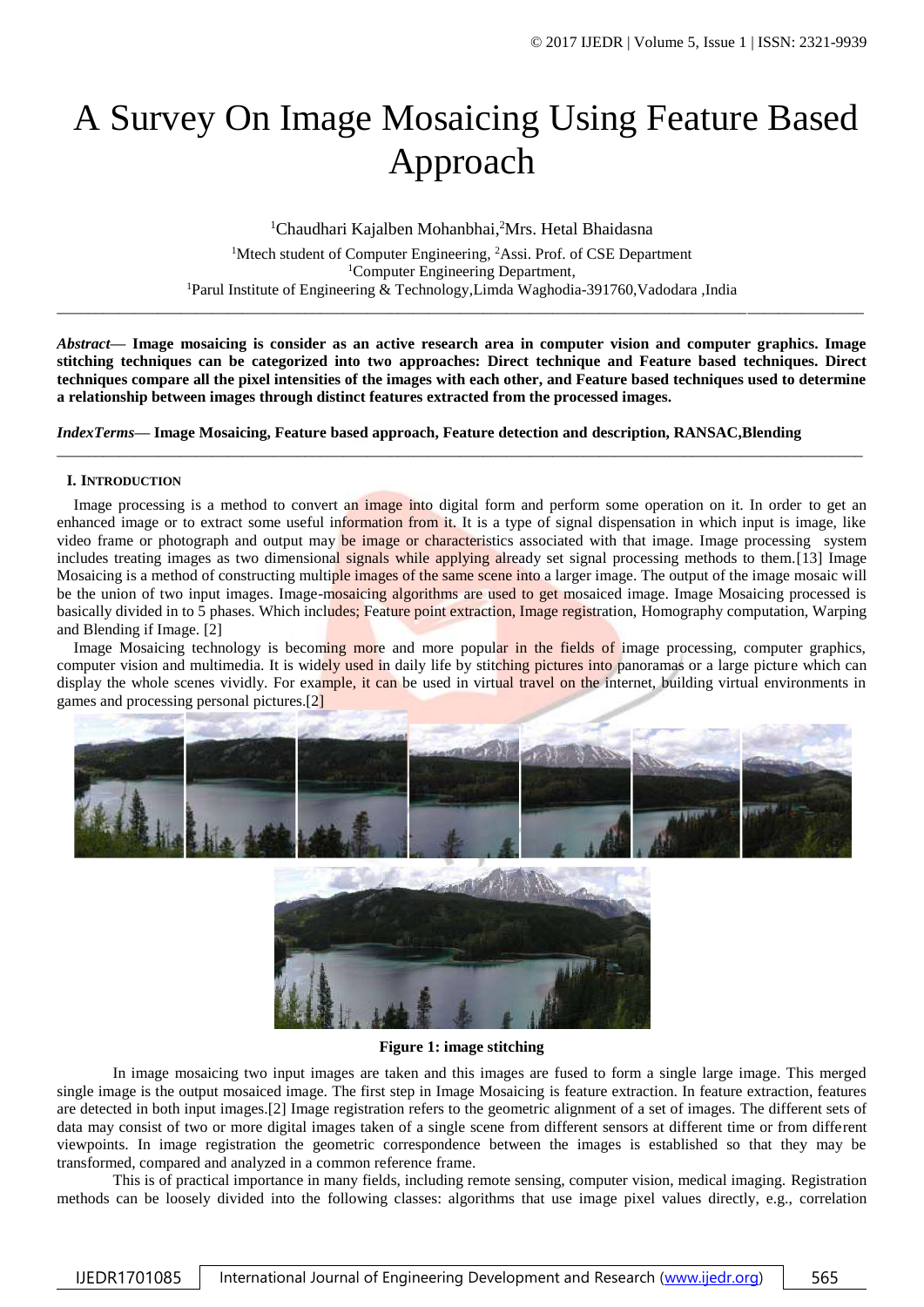methods; algorithms that use the frequency domain, e.g., Fast Fourier transform based (FFT-based) methods; algorithms that use low level features such as edges and corners, e.g., Feature based methods; and algorithms that use high-level features such as identified parts of image objects, relations between image features, for e.g., Graph-theoretic methods.[2]

The next step, following registration, is image warping which includes correcting distorted images and it can also be used for creative purposes. The images are placed appropriately on the bigger canvas using registration transformations to get the output mosaiced image. The quality of the mosaiced image and the time efficiency of the algorithm used are given most importance in image mosaicing.[2] Image Blending is the technique which modifies the image gray levels in the vicinity of a boundary to obtain a smooth transition between images by removing these seams and creating a blended image. Blend modes are used to blend two layers into each other.[4]

### **II. IMAGE STITCHING APPROACHES**

Direct technique : Depends on comparing all the pixel intensities of the images with each other. It minimizes the sum of absolute differences between overlapping pixels or use any other available cost functions. In direct technique, each pixel intensities of image are compared with each other.[12] The main advantage of direct technique is that it minimizes the sum of absolute differences between overlapping pixels. In this technique, each pixels are compared with each other so it's a very complex technique. The main disadvantage of direct techniques is that they have a limited range of convergence.[8]

Feature based techniques **:** Feature based methods have become increasingly popular and widespread in mosiacing. This is particularly because of the strength of new algorithms and types of invariant features which have been demonstrated in the recent years. In feature-based technique, all main feature points in an image pair is compare with all features in the other image by using one of the local descriptors.[8] Feature- based methods are used by establishing correspondences between points, lines, edges, corners or any other shapes. The main characteristics of robust detectors includes invariance to image noise, scale invariance, translation invariance, and rotation transformations. There are many feature detector techniques exist some of which are, Harris, Scale-Invariant Feature Transform (SIFT), Speeded Up Robust Features (SURF), Features from Accelerated Segment Test (FAST), and ORB techniques.[12]

Different methods of feature based technique<sup>[12]</sup>: In image stitching systems that are based on the features approach, the features of the input images are extracted and then matched with each other based on correspondence similarity of their descriptors. This stage can be classified into three main steps: detection, description, and matching. There are two main types of features descriptors: vector descriptor and the binary descriptor. SIFT, and SURF are considered as vector descriptors while ORB and BRIEF are binary descriptors. In traditional methods, first edges are detected to find corners which have quick variation in all directions. Corners are two dimensional structures.[2]

Binary Descriptors brought are major advantage in both memory footprint and running time since traditional descriptors expensive gradient operations and memory. Binary descriptors has pixel to pixel comparison and results in a binary strings and holds a properties below

1. Binary Descriptors result in a fraction of time because pixel to pixel comparison executes negligible time than the gradient operation.

2. Hamming distance is used to match binary representations which is faster than Euclidean distance.

3. A binary descriptor is 4 times faster than gradient descriptors because it uses 512 bits for a single binary descriptor where as a single gradient descriptors need 64 or 128 floating points to store.

SIFT: SIFT proposed by David Lowe and then improved in 2004. It is the most common known vector descriptor. It consists of four essential stages: scale-space extreme detection, key points localization, orientation assignment, and generating key point descriptor. In the first stage, the key points are extracted based on their strength that are invariant to orientation and scale using Difference of Gaussian. In the second stage, the wrong points are removed. Then in the following stage, one or more orientations are assigned to each key point. In the final stage, a vector descriptor is made for each key point.[8]

SURF: The SURF algorithm was proposed by Bay et al. It is built upon the SIFT, but it works by a different way for extracting features. SURF is based on multi-scale space theory and speeds up its computations by fast approximation of Hessian matrix and descriptor using "integral images". Haar wavelets are used during the description stage.[5]

FAST: FAST is a high-speed feature detector that is much suitable for real-time applications. The algorithm considers a circle of 16 pixels around the candidate corner p. A feature is specified when a set of n contiguous pixels in the circle are all darker or brighter than the candidate pixel p plus a threshold t.[12]



**Figure 2: Classification of popular Corner Detectors and Descriptors[2]**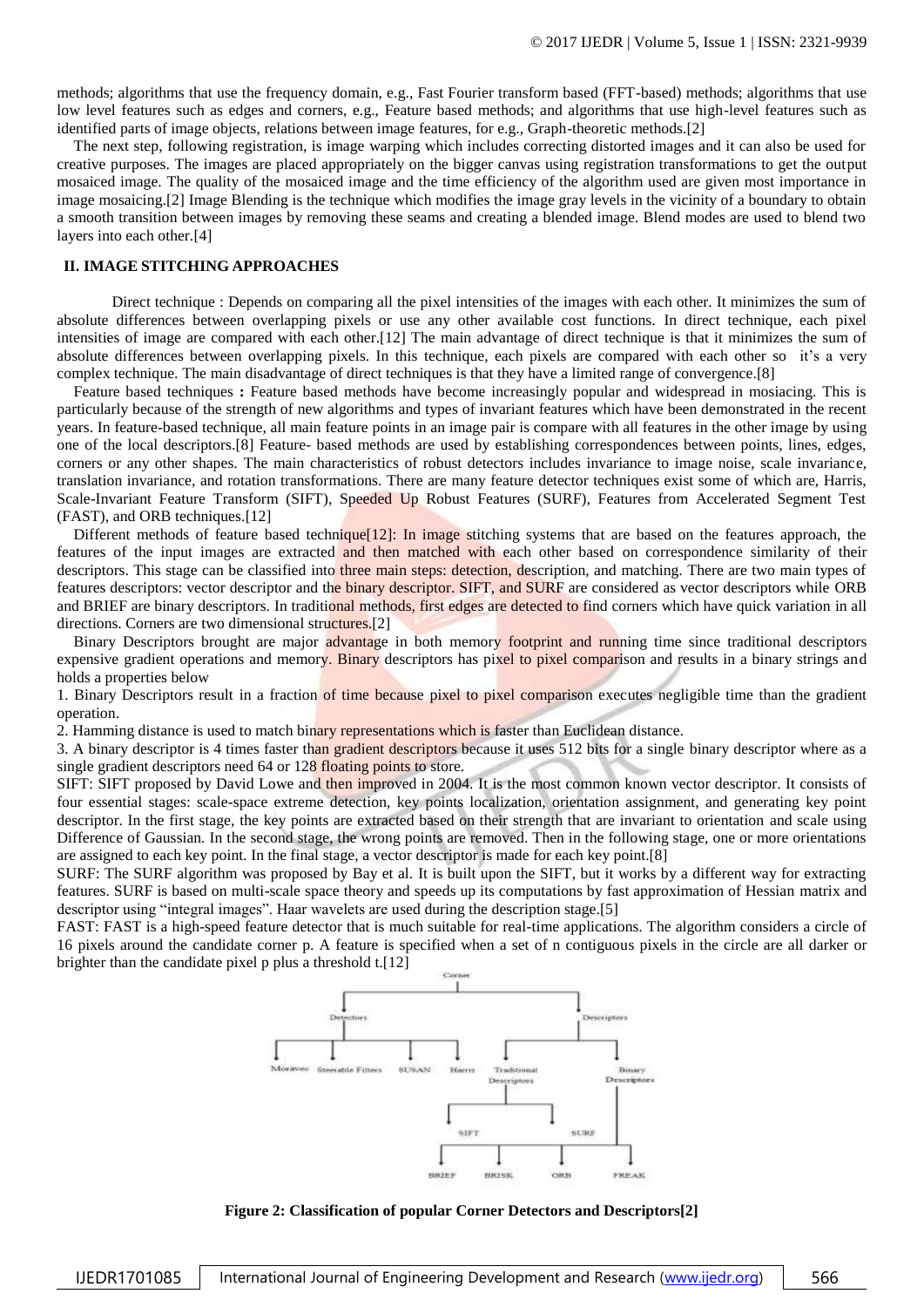Harris: Harris is a corner detector based on Moravec algorithm, which is proposed by Harris and Stephens in 1988. A detecting window in the image is designed. The average variation in intensity is determined by shifting the window by a small amount in a different direction. The center point of the window is extracted as a corner point.[3]

Good Features to Track Detector: It expands the Harris detector to make its corners more uniformly distributed across the image. Shi and Tomasi showed how to monitor the quality of image features during tracking. They investigated a measure of feature dissimilarity that quantifies how much the appearance of a feature changes between the first and the current frame.[9]

ORB: ORB technique developed by Rublee et al. It is a combination of features from FAST key point detection and Binary Robust Independent Elementary Features (BRIEF) descriptor. It describes the features of the input image in a binary string instead of the vector.[10]

MSER: MSER stands for Maximally Stable Extremal Regions Detector. It was generated by Matas et al. to find matching between image elements from two input images from different viewpoints. The maximally stable in MSER describes the property optimized in the threshold selection process. The word extremal refers to the property that all pixels inside the MSER may be either higher or lower intensity than all the pixels on its outer environment.[8]

BRISK: BRISK stands for "Binary Robust Invariant Scalable Key points". BRISK is feature detector and descriptor introduced in 2011. It is a binary descriptor with 512 bits that computes weighted Gaussian with very low cost. It averages near key point over a scale pattern of points. In art algorithms high quality performance is achieved with BRISK. It is faster than SURF due to its high speed and limited power computations it has many real-time applications.[8]

# **III. IMAGE MOSAICING MODEL USINF FEATURE BASED APPROCH**

In the proposed image stitching system, apply the following steps:

1) Here extract features from the overlapping input images using one of the different extraction techniques and then generating

the descriptor of those features.

2) After extracting and describing the features, and match these features with each other based on their descriptors.

3) Then, find out the correcting features by using the feature matching techniques, which removes unwanted feature points.



**Figure 3: Image mosaicing block diagram**

4) Then apply blending process to eliminate the seams between the processed images. With the help of image blending method.

5) In the last step, get the final output panoramic image with a high stitching quality.

# **IV. LITURATURE SURVEY**

K. Sai Venu Prathap, Dr. S. A. K. Jilani, Dr. P. Ramana Reddy.[2] This paper discusses a review on distinct algorithms of feature detectors and descriptors. Typically five phases are included in an Image Mosaicing. They are: Feature Extraction, Image Registration, Homography Computation, Image Warping and Blending. Advantages are ORB is faster, FREAK executes good performance than the BRISK. SURF performance is good. Disadvantages are The FAST is both scale and rotation invariant with optimized execution time used in real time applications but for noisy images, performance is poor. ORB is little bit lesser quality.

Shreyas Mistry, Prof. Arpita Patel,[3] This paper discusses the feature detection step can be executed in a number of methods by selecting various features in the images which are unique and robust. Out of all the feature detected, the corners are most versatile and gives the very good results. The corner detection method used in this paper is Harris corner detection method in which used the Harris-Stephens algorithm to detect the corners the given image. Advantages are Harris corner detector is a popular interest point detector due to its strong invariance to rotation, scale, illumination variation and image noise. And it's disadvantage noisy image data or data with uncertainties.

Ruixing Du and Taskin Padir[4] This paper provides quantitative comparison of these two image stitching techniques to evaluate the performance in acquiring aerial surveillance information from multiple vision. Advantages are the infinitehomography-based method can stitch images with a faster speed and little compromise in the quality of the panorama. The cameras installed on IPASS are low-cost CMOS cameras. Disadvantages are the quality of images taken by these cameras are not good enough and this sometimes leads to failure to extract enough feature points for the feature-based image stitching method.

Ebtsam Adel, Mohammed Elmogy, Hazem Elbakry[10] This paper is to introduce a high-quality image stitching system with least computation time. First compare many different features detectors. Test Harris corner detector, SIFT, SURF, FAST, Good Features To Track, MSER, and ORB techniques to measure the detection rate of the corrected key points and processing time.